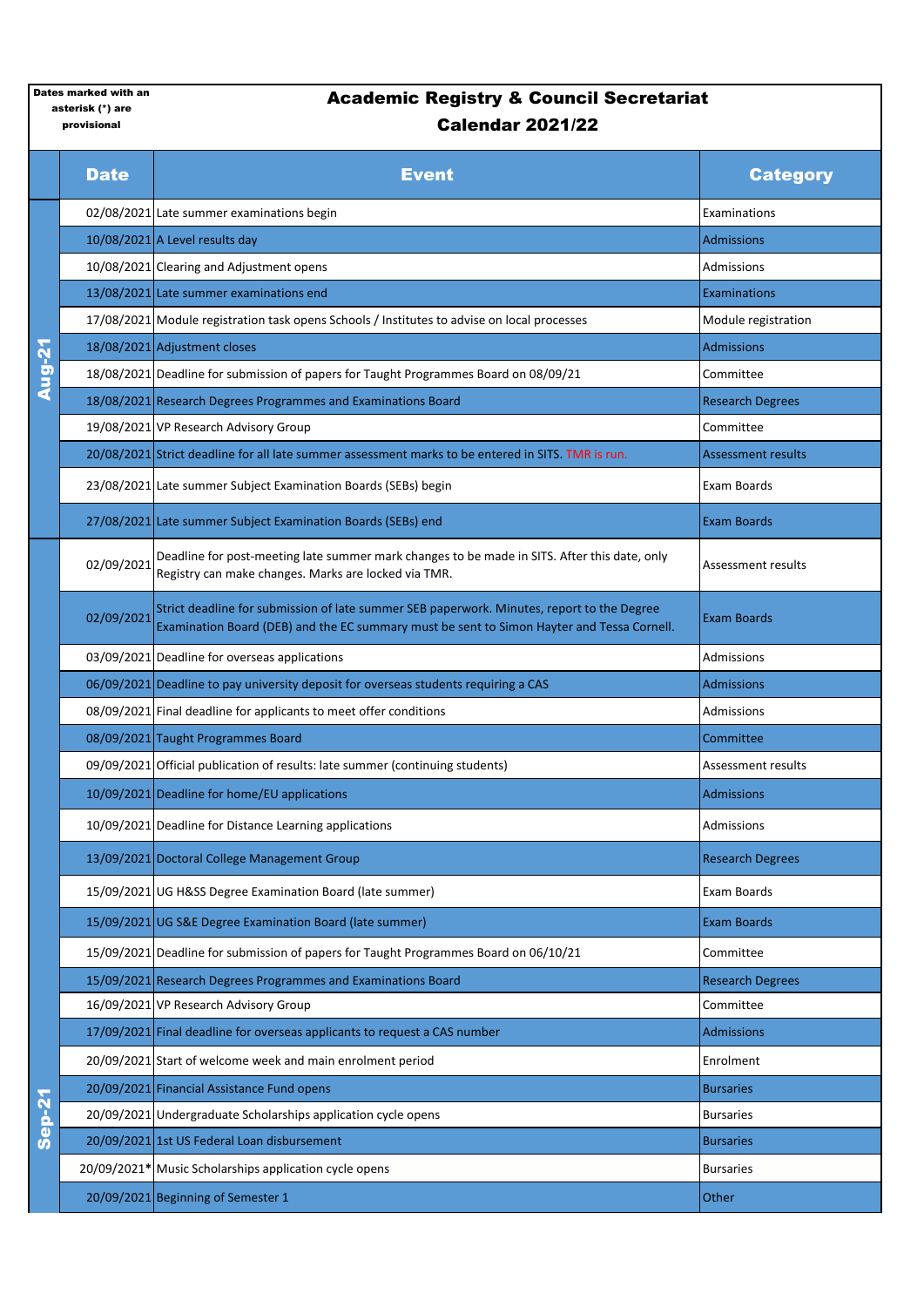|               |                     | 21/09/2021 Final UCAS deadline for applications                                                                                                       | Admissions              |
|---------------|---------------------|-------------------------------------------------------------------------------------------------------------------------------------------------------|-------------------------|
|               |                     | 22/09/2021 Educational Quality and Standards Board                                                                                                    | Committee               |
|               |                     | 22/09/2021 Deans for Research Advisory Group S&E                                                                                                      | Research Degrees        |
|               |                     | 22/09/2021 Finance and Investment Committee                                                                                                           | Committee               |
|               |                     | 22/09/2021 Official publication of results: late summer (finalists)                                                                                   | Assessment results      |
|               | 23/09/2021 S&E DEAG |                                                                                                                                                       | Committee               |
|               |                     | 24/09/2021 End of welcome week                                                                                                                        | Enrolment               |
|               |                     | 24/09/2021 Strict deadline for all PGT marks to be entered in SITS. TMR is run.                                                                       | Assessment results      |
|               |                     | 27/09/2021 Teaching begins                                                                                                                            | Enrolment               |
|               |                     | 27/09/2021 PhD enrolment/student ID collection                                                                                                        | Enrolment               |
|               |                     | 27/09/2021 PGT SEBs begin                                                                                                                             | Exam Boards             |
|               |                     | 27/09/2021 VP Research Advisory Group                                                                                                                 | Committee               |
|               |                     | 27/09/2021 Teaching begins                                                                                                                            | Admissions              |
|               |                     | 27/09/2021 1st Postgraduate Prize nomination deadline                                                                                                 | <b>Bursaries</b>        |
|               |                     | 28/09/2021 Partnerships Board                                                                                                                         | Committee               |
|               |                     | 29/09/2021 Audit and Risk Committee                                                                                                                   | Committee               |
|               |                     | 06/10/2021 PGT SEBs end                                                                                                                               | Exam Boards             |
|               |                     | 06/10/2021 Taught Programmes Board                                                                                                                    | Committee               |
|               |                     | 06/10/2021 Deans for Research Advisory Group HSS                                                                                                      | <b>Research Degrees</b> |
|               | 07/10/2021 Council  |                                                                                                                                                       | Committee               |
|               | 08/10/2021          | Deadline for post-meeting PGT changes to be made in SITS. After this date, only Registry can make<br>changes. Marks are locked via TMR.               | Assessment results      |
|               |                     | 08/10/2021 Remuneration Committee                                                                                                                     | Committee               |
|               | 08/10/2021          | Strict deadline for submission of PGT SEB paperwork. Minutes, report to the DEB and the EC<br>summary must be sent to Simon Hayter and Tessa Cornell. | Exam Boards             |
|               |                     | 08/10/2021 Late Enrolment deadline                                                                                                                    | <b>Admissions</b>       |
|               |                     | 10/10/2021 Strict deadline: all module registrations for 2020/21 to be complete.                                                                      | Module registration     |
|               |                     | 11/10/2021 Doctoral College Management Group                                                                                                          | <b>Research Degrees</b> |
|               |                     | 11/10/2021* Music Scholarships application cycle closes                                                                                               | <b>Bursaries</b>        |
|               |                     | 11/10/2021 Final Postgraduate Prize nomination deadline                                                                                               | <b>Bursaries</b>        |
|               |                     | 14/10/2021 VP Research Advisory Group                                                                                                                 | Committee               |
|               |                     | 14/10/2021 Governance Committee                                                                                                                       | Committee               |
| <b>Dct-21</b> |                     | 15/10/2021 PGT S&E Degree Examination Board                                                                                                           | Exam Boards             |
|               |                     | 15/10/2021 PGT H&SS Degree Examination Board                                                                                                          | Exam Boards             |
|               |                     | 15/10/2021 Temporary enrolment deadline for all students                                                                                              | Enrolment               |
|               |                     | 17/10/2021 Confirmation of Student Selections by PAAs.                                                                                                | Module registration     |
|               | 18/10/2021          | Data collection requests for examination question papers, question paper approval, and<br>examination stationery requirements for Semester 1 exams.   | Examinations            |
|               |                     | 19/10/2021 UCAS Clearing closes                                                                                                                       | <b>Admissions</b>       |
|               |                     | 20/10/2021 Deadline for submission of papers for Taught Programmes Board on 10/11/21                                                                  | Committee               |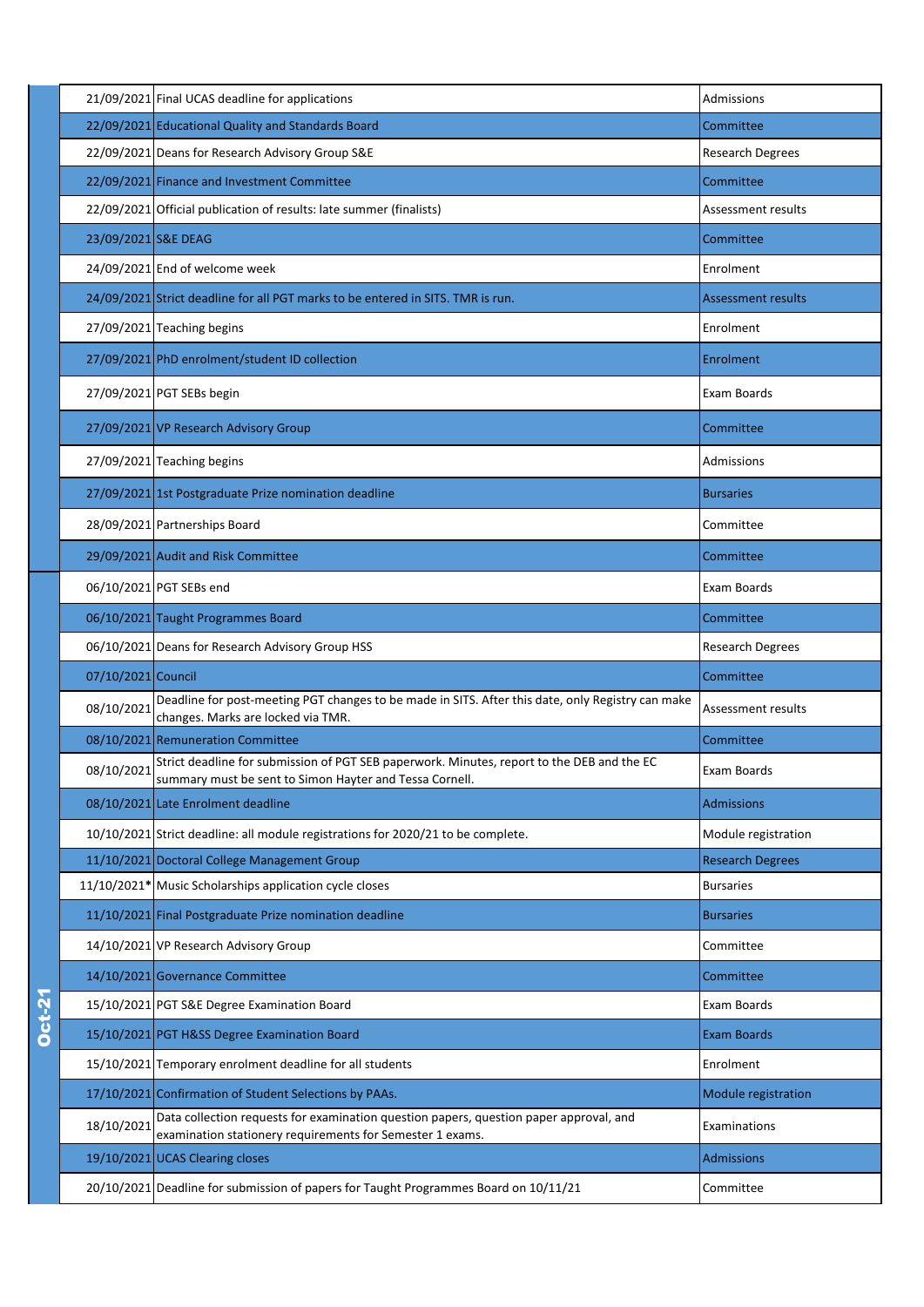|             |                     | 20/10/2021 PGT SMD Degree Examination Board                                                          | <b>Exam Boards</b>      |
|-------------|---------------------|------------------------------------------------------------------------------------------------------|-------------------------|
|             | 20/10/2021 HSS DEAG |                                                                                                      | Committee               |
|             |                     | 20/10/2021 Research Degrees Programmes and Examinations Board                                        | <b>Research Degrees</b> |
|             | 21/10/2021 Senate   |                                                                                                      | Committee               |
|             |                     | 22/10/2021 Deadline for Relgious Holiday and Intercollegiate Examination Entry form for Semester 1   | <b>Examinations</b>     |
|             |                     | 25/10/2021 VP Research Advisory Group                                                                | Committee               |
|             |                     | 25/10/2021 Remuneration Committee                                                                    | Committee               |
|             |                     | 27/10/2021 Official publication of results: PGT                                                      | Assessment results      |
|             |                     | 02/11/2021 Partnerships Board                                                                        | Committee               |
|             |                     | 03/11/2021 Finance and Investment Committee                                                          | Committee               |
|             |                     | 05/11/2021 Undergraduate Scholarships application cycle closes                                       | <b>Bursaries</b>        |
|             |                     | 05/11/2021 Deadline for new applications for Exam Access Arrangements for Semester 1.                | Examinations            |
|             |                     | 08/11/2021 Doctoral College Management Group                                                         | <b>Research Degrees</b> |
|             |                     | 08/11/2021 Draft Exam Timetable circulated for Semester 1 exams                                      | Examinations            |
|             |                     | 09/11/2021 Audit and Risk Committee                                                                  | Committee               |
|             |                     | 10/11/2021 Taught Programmes Board                                                                   | Committee               |
|             |                     | 10/11/2021 Ethics of Research Committee                                                              | Committee               |
|             |                     | 11/11/2021 VP Research Advisory Group                                                                | Committee               |
|             |                     | 11/11/2021 SMD School Education Committee                                                            | Committee               |
| <b>2-vo</b> |                     | 12/11/2021 Final Exam Timetable circulated for Semester 1 exams                                      | Examinations            |
|             |                     | 15/11/2021 Deadline for Postgraduate Overseas Applications                                           | <b>Admissions</b>       |
|             |                     | 15/11/2021 Individual QM Exam Timetables to be released on MySIS for Semester 1 exams.               | Examinations            |
|             |                     | 17/11/2021 1st QMUL Bursary instalment paid                                                          | <b>Bursaries</b>        |
|             |                     | 17/11/2021 Educational Quality and Standards Board                                                   | Committee               |
|             |                     | 17/11/2021 Deadline for submission of papers for Taught Programmes Board on 08/12/21                 | Committee               |
|             |                     | 17/11/2021 Deans for Research Advisory Group HSS                                                     | Research Degrees        |
|             |                     | 17/11/2021 Research Degrees Programmes and Examinations Board                                        | <b>Research Degrees</b> |
|             | 18/11/2021 Council  |                                                                                                      | Committee               |
|             | 18/11/2021 S&E DEAG |                                                                                                      | Committee               |
|             |                     | 25/11/2021 VP Research Advisory Group                                                                | Committee               |
|             |                     | 26/11/2021 Honorary Degrees and Fellowships Committee                                                | Committee               |
|             |                     | 30/11/2021 Deadline for all PG students to transfer from full time to part time/variable mode status | Record updates          |
|             | 01/12/2021 HSS DEAG |                                                                                                      | Committee               |
|             |                     | 06/12/2021 Pre-selection of modules opens to January cohort students.                                | Module registration     |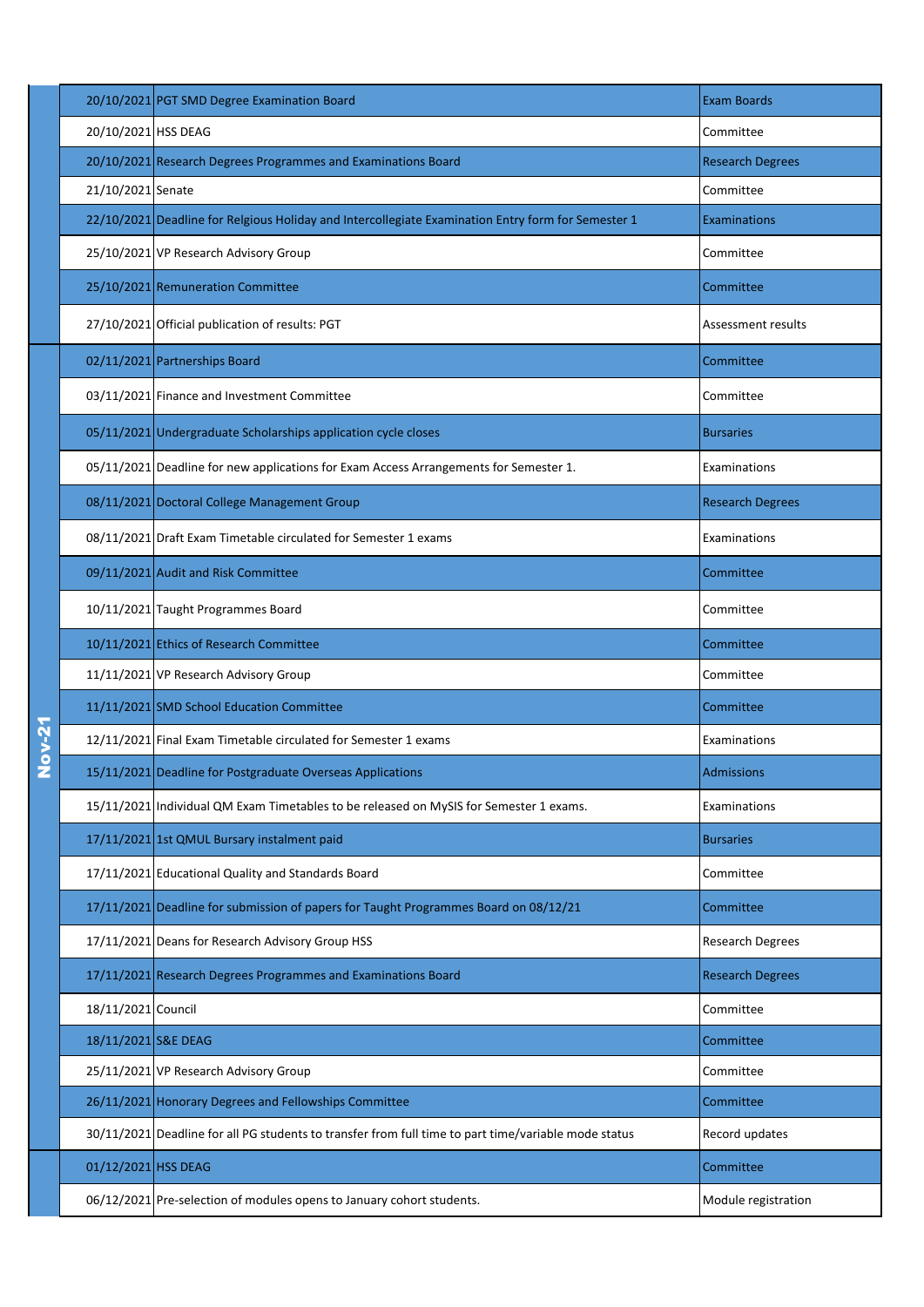|        |                   | 06/12/2021 Semester two module registration task opens                                                                                                                                                                                                                      | <b>Module registration</b> |
|--------|-------------------|-----------------------------------------------------------------------------------------------------------------------------------------------------------------------------------------------------------------------------------------------------------------------------|----------------------------|
|        |                   | 08/12/2021 Taught Programmes Board                                                                                                                                                                                                                                          | Committee                  |
|        |                   | 08/12/2021 Deadline for submission of papers for Taught Programmes Board on 12/01/22                                                                                                                                                                                        | Committee                  |
|        |                   | 09/12/2021 VP Research Advisory Group                                                                                                                                                                                                                                       | Committee                  |
|        | 10/12/2021        | Final deadline for return of examination question papers for Semester 1 exams from Chairs of SEBs<br>12 noon.                                                                                                                                                               | <b>Examinations</b>        |
|        |                   | 13/12/2021 Doctoral College Management Group                                                                                                                                                                                                                                | <b>Research Degrees</b>    |
|        |                   | Deadline for all UG and PGT (HSS & SE) programme and diet changes, module proposals and<br>13/12/2021 amendments (except assessment changes) for the 2022/23 academic year to reach ARCS                                                                                    | <b>Module registration</b> |
|        | 13/12/2021        | Deadline for all UG and PGT (HSS & SE) module availability (including new modules) for the<br>2022/23 academic year to reach ARCS                                                                                                                                           | Module registration        |
| Dec-2  |                   | 15/12/2021 Deans for Research Advisory Group S&E                                                                                                                                                                                                                            | <b>Research Degrees</b>    |
|        |                   | 15/12/2021 Deans for Research Advisory Group HSS                                                                                                                                                                                                                            | <b>Research Degrees</b>    |
|        |                   | 15/12/2021 Research Degrees Programmes and Examinations Board                                                                                                                                                                                                               | <b>Research Degrees</b>    |
|        | 16/12/2021 Senate |                                                                                                                                                                                                                                                                             | Committee                  |
|        | 17/12/2021        | Deadline for departments to refer students to Student Records for deregistration from the<br>programme due to non-attendance for Semester A registration                                                                                                                    | <b>Record updates</b>      |
|        |                   | 17/12/2021 End of Semester One                                                                                                                                                                                                                                              | Committee                  |
|        |                   | 20/12/2021 Start of study week (Semester 1)                                                                                                                                                                                                                                 | <b>Examinations</b>        |
|        |                   | 20/12/2021 VP Research Advisory Group                                                                                                                                                                                                                                       | Committee                  |
|        |                   | 23/12/2021 End of study week (Semester 1)                                                                                                                                                                                                                                   |                            |
|        |                   |                                                                                                                                                                                                                                                                             | Examinations               |
|        |                   | 27/12/2021 Bank Holiday                                                                                                                                                                                                                                                     | Other                      |
|        |                   | 28/12/2021 Bank Holiday                                                                                                                                                                                                                                                     | Other                      |
|        |                   | 03/01/2022 Bank Holiday                                                                                                                                                                                                                                                     | Other                      |
|        |                   | 04/01/2022 Deadline for postgraduate Home and Distance Learning applications                                                                                                                                                                                                | Admissions                 |
|        |                   | 04/01/2022 Start of study period (Semester 1, Examination period)                                                                                                                                                                                                           | Examinations               |
|        |                   | Deadline for taught students to apply for interruption of study/withdrawal from study prior to<br>05/01/2022 Semester A examinations - requests received after this date will result in students remaining<br>registered for/receiving marks for all Semester A assessments | <b>Record updates</b>      |
|        |                   | 05/01/2022 End of study period (Semester 1, Examination period)                                                                                                                                                                                                             | Examinations               |
|        |                   | 06/01/2022 Start of examinations (Semester 1)                                                                                                                                                                                                                               | <b>Examinations</b>        |
|        |                   | 10/01/2022 Doctoral College Management Group                                                                                                                                                                                                                                | <b>Research Degrees</b>    |
|        |                   | 12/01/2022 Taught Programmes Board                                                                                                                                                                                                                                          | Committee                  |
|        |                   | 12/01/2022 Deadline for submission of papers for Taught Programmes Board on 02/02/22                                                                                                                                                                                        | Committee                  |
|        |                   | 13/01/2022 VP Research Advisory Group                                                                                                                                                                                                                                       | Committee                  |
|        |                   | 17/01/2022 CAS deadline for PGT students                                                                                                                                                                                                                                    | Admissions                 |
|        |                   | 17/01/2022 Enrolment week for PGT starts                                                                                                                                                                                                                                    | Admissions                 |
| Jan-22 |                   | 19/01/2022 Research Degrees Programmes and Examinations Board                                                                                                                                                                                                               | <b>Research Degrees</b>    |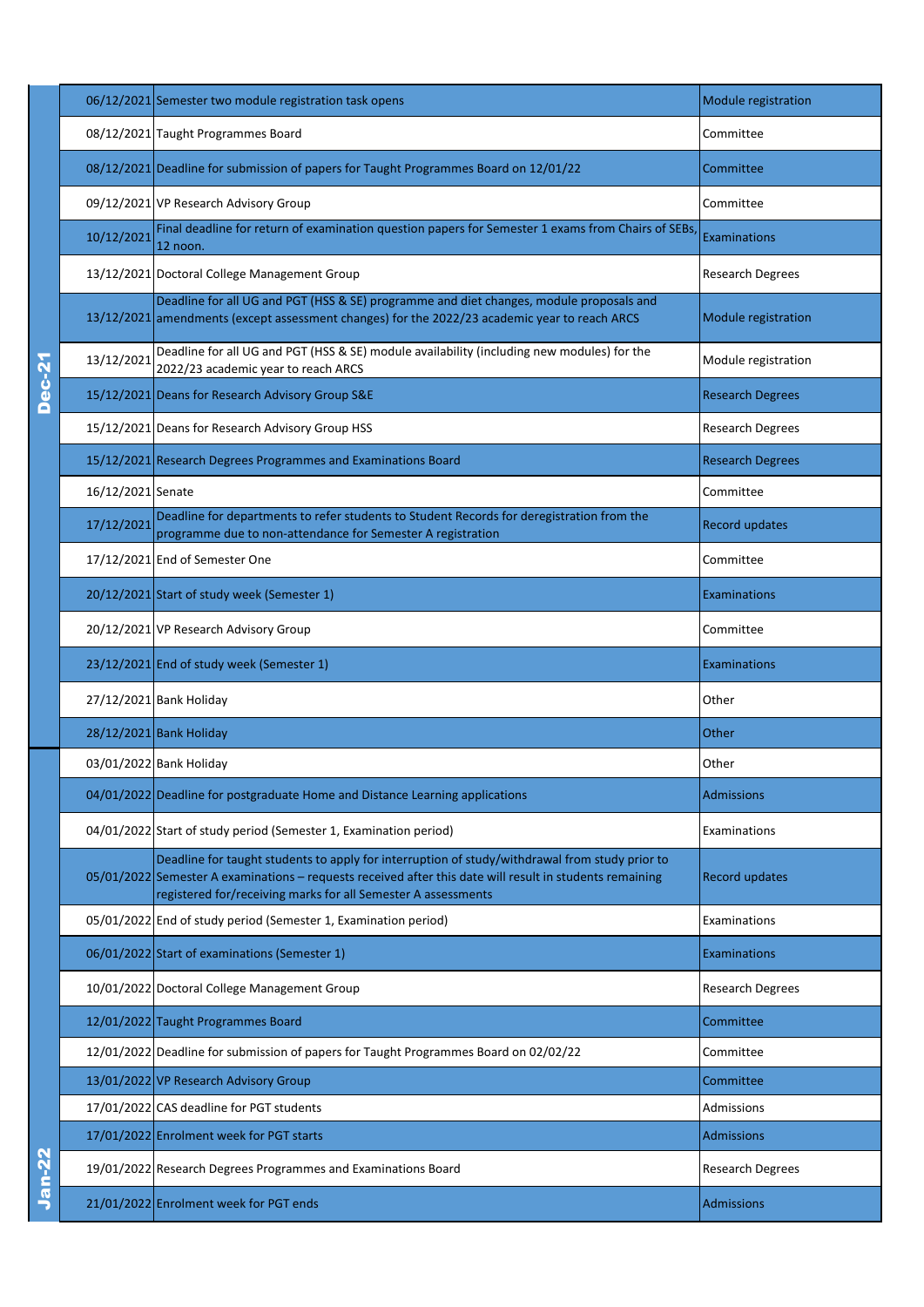|          |                     | 23/01/2022 End of examinations (Semester 1)                                                                                                                                                                              | Examinations              |
|----------|---------------------|--------------------------------------------------------------------------------------------------------------------------------------------------------------------------------------------------------------------------|---------------------------|
|          |                     | 24/01/2022 Beginning of Semester 2                                                                                                                                                                                       | Other                     |
|          |                     | 24/01/2022 2nd US Federal Loan disbursement                                                                                                                                                                              | <b>Bursaries</b>          |
|          |                     | 24/01/2022 Expedition Fund application cycle opens                                                                                                                                                                       | <b>Bursaries</b>          |
|          |                     | 24/01/2022 Teaching begins for PGT students                                                                                                                                                                              | Admissions                |
|          |                     | 25/01/2022 Strict deadline for all PGT and associate (UG and PGT) assessment marks to be entered in SITS.                                                                                                                | <b>Assessment results</b> |
|          |                     | 25/01/2022 Associate (UG and PGT) SEBs begin                                                                                                                                                                             | Exam Boards               |
|          |                     | 26/01/2022 Educational Quality and Standards Board                                                                                                                                                                       | Committee                 |
|          |                     | 26/01/2022 SMD School Education Committee                                                                                                                                                                                | Committee                 |
|          | 27/01/2022 S&E DEAG |                                                                                                                                                                                                                          | Committee                 |
|          |                     | 28/01/2022 Partnerships Board                                                                                                                                                                                            | Committee                 |
|          |                     | 28/01/2022 Deposit deadline for Postgraduate Taught Programmes that requires a tution fee deposit                                                                                                                        | <b>Admissions</b>         |
|          |                     | 02/02/2022 Taught Programmes Board                                                                                                                                                                                       | Committee                 |
|          |                     | 04/02/2022 Latest enrollment deadline for PGT students                                                                                                                                                                   | <b>Admissions</b>         |
|          | 04/02/2022          | Deadline for SMD institutes to confirm all PGT programme, diet changes (proposals, amendments<br>and withdrawals) and module availability for 2022/23                                                                    | Module registration       |
|          |                     | 04/02/2022 Associate (UG and PGT) SEBs end                                                                                                                                                                               | <b>Exam Boards</b>        |
|          |                     | 06/02/2022 Pre-selection of modules closes to January cohort students                                                                                                                                                    | Module registration       |
|          |                     | 06/02/2022 Deadline for students to review their choice of semester two modules.                                                                                                                                         | Module registration       |
|          |                     | 07/02/2022 Deferral deadline for PGT                                                                                                                                                                                     | Admissions                |
|          |                     | 07/02/2021 Latest arrival date for PGT students who enrolled in January 2021                                                                                                                                             | <b>Admissions</b>         |
|          | 07/02/2022          | Data collection begins on examination question papers, question paper approval, and examination<br>stationery requirements for Semester 2 exams.                                                                         | Examinations              |
|          |                     | 09/02/2022 Deans for Research Advisory Group HSS                                                                                                                                                                         | <b>Research Degrees</b>   |
|          | 09/02/2022 HSS DEAG |                                                                                                                                                                                                                          | Committee                 |
|          |                     | 10/02/2022 VP Research Advisory Group                                                                                                                                                                                    | Committee                 |
| $Feb-22$ | 11/02/2022          | Strict deadline for post-meeting associate (UG and PGT) assessment marks changes to be made in<br>SITS. After this date, only Registry can make changes. Marks are locked via TMR.                                       | Assessment results        |
|          |                     | Strict deadline for submission of PGT and associate (UG and PGT) SEB paperwork. Minutes and (if<br>11/02/2022 making awards) the report to the DEB and the EC summary must be sent to Simon Hayter and<br>Tessa Cornell. | <b>Exam Boards</b>        |
|          |                     | 12/02/2022 Deadline for submission of papers for Taught Programmes Board on 02/03/22                                                                                                                                     | Committee                 |
|          |                     | 13/02/2022 Deadline for schools to make final amendments to semester 2 module choices.                                                                                                                                   | Module registration       |
|          |                     | 14/02/2022   Deadline for return of Religious Holiday / Intercollegiate Examination Entry form for Semester 2.                                                                                                           | Examinations              |
|          |                     | 14/02/2022 Doctoral College Management Group                                                                                                                                                                             | <b>Research Degrees</b>   |
|          |                     | 18/02/2022 Official publication of results: associate students.                                                                                                                                                          | Assessment results        |
|          |                     | 19/02/2022 Research Degrees Programmes and Examinations Board                                                                                                                                                            | <b>Research Degrees</b>   |
|          |                     | 25/02/2022 Strict deadline for all PGT assessment marks to be entered in SITS.                                                                                                                                           | Assessment results        |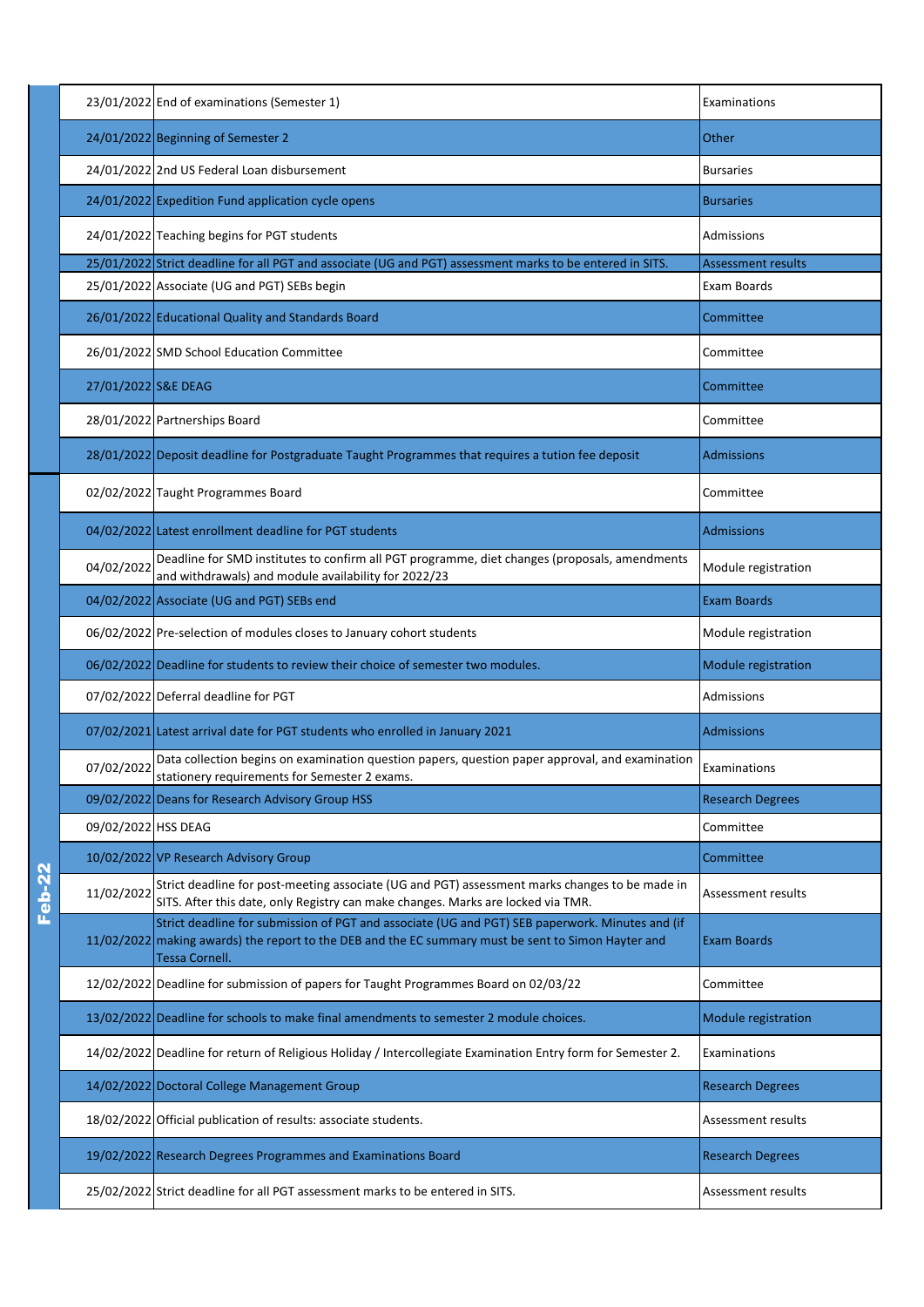|   |                   | 28/02/2022 Diet checking for all UG and PGT (HSS & SE) programmes to begin                                                                                                      | Module registration       |
|---|-------------------|---------------------------------------------------------------------------------------------------------------------------------------------------------------------------------|---------------------------|
|   |                   | 28/02/2022 Scientia Enterprise opens for submission of 2022-2023 timetabling requirements                                                                                       | Timetabling               |
|   |                   | 28/02/2022 PGT SEBs begin 12 noon onwards                                                                                                                                       | <b>Exam Boards</b>        |
|   |                   | 02/03/2022 Ethics of Research Committee                                                                                                                                         | Committee                 |
|   |                   | 02/03/2022 Taught Programmes Board                                                                                                                                              | Committee                 |
|   |                   | 04/03/2022 PGT SEBs end                                                                                                                                                         | Exam Boards               |
|   |                   | 07/03/2022 Draft Exam Timetable circulated for Semester 2 exams                                                                                                                 | Examinations              |
|   | 09/03/2022        | Strict deadline for post-meeting PGT assessment marks changes to be made in SITS. After this date,<br>only Registry can make changes. Marks are locked via TMR.                 | Assessment results        |
|   | 09/03/2022        | Strict deadline for submission of PGT SEB paperwork. Minutes and (if making awards) the report to<br>the DEB and the EC summary must be sent to Simon Hayter and Tessa Cornell. | <b>Exam Boards</b>        |
|   |                   | 10/03/2022 Finance and Investment Committee                                                                                                                                     | Committee                 |
|   |                   | 10/03/2022 VP Research Advisory Group                                                                                                                                           | Committee                 |
|   |                   | 14/03/2022 Doctoral College Management Group                                                                                                                                    | <b>Research Degrees</b>   |
|   |                   | 14/03/2022 Final Exam Timetable circulated for Semester 2 exams                                                                                                                 | <b>Examinations</b>       |
|   |                   | 15/03/2022 Partnerships Board                                                                                                                                                   | Committee                 |
|   |                   | 16/03/2022 Audit and Risk Committee                                                                                                                                             | Committee                 |
|   |                   | 16/03/2022 Deans for Research Advisory Group HSS                                                                                                                                | <b>Research Degrees</b>   |
| į |                   | 16/03/2022 2nd QMUL Bursary instalment paid                                                                                                                                     | Bursaries                 |
|   |                   | 16/03/2022 Deadline for submission of papers for Taught Programmes Board on 06/04/22                                                                                            | Committee                 |
|   |                   | 16/03/2022 Research Degrees Programmes and Examinations Board                                                                                                                   | <b>Research Degrees</b>   |
|   |                   | 16/03/2022 Deans for Research Advisory Group S&E                                                                                                                                | <b>Research Degrees</b>   |
|   |                   | 16/03/2022 PGT Degree Examination Board (all faculties)                                                                                                                         | <b>Exam Boards</b>        |
|   |                   | 17/03/2022 SMD School Education Committee                                                                                                                                       | Committee                 |
|   | 17/03/2022 Senate |                                                                                                                                                                                 | Committee                 |
|   |                   | 18/03/2022 Remuneration Committee                                                                                                                                               | Committee                 |
|   |                   | 18/03/2022 Deadline for new applications for Exam Access Arrangements for Semester 2.                                                                                           | Examinations              |
|   |                   | 21/03/2022 Programme Academic Approval Process begins                                                                                                                           | Module registration       |
|   |                   | 21/03/2022 Individual QM Exam Timetables to be released on MySIS for Semester 2 exams.                                                                                          | Examinations              |
|   |                   | 21/03/2022 Pre-selection of modules opens to students.                                                                                                                          | Module registration       |
|   |                   | 23/03/2022 Official publication of results: PGT students.                                                                                                                       | <b>Assessment results</b> |
|   |                   | 23/03/2022* Educational Quality and Standards Board                                                                                                                             | Committee                 |

Mar-22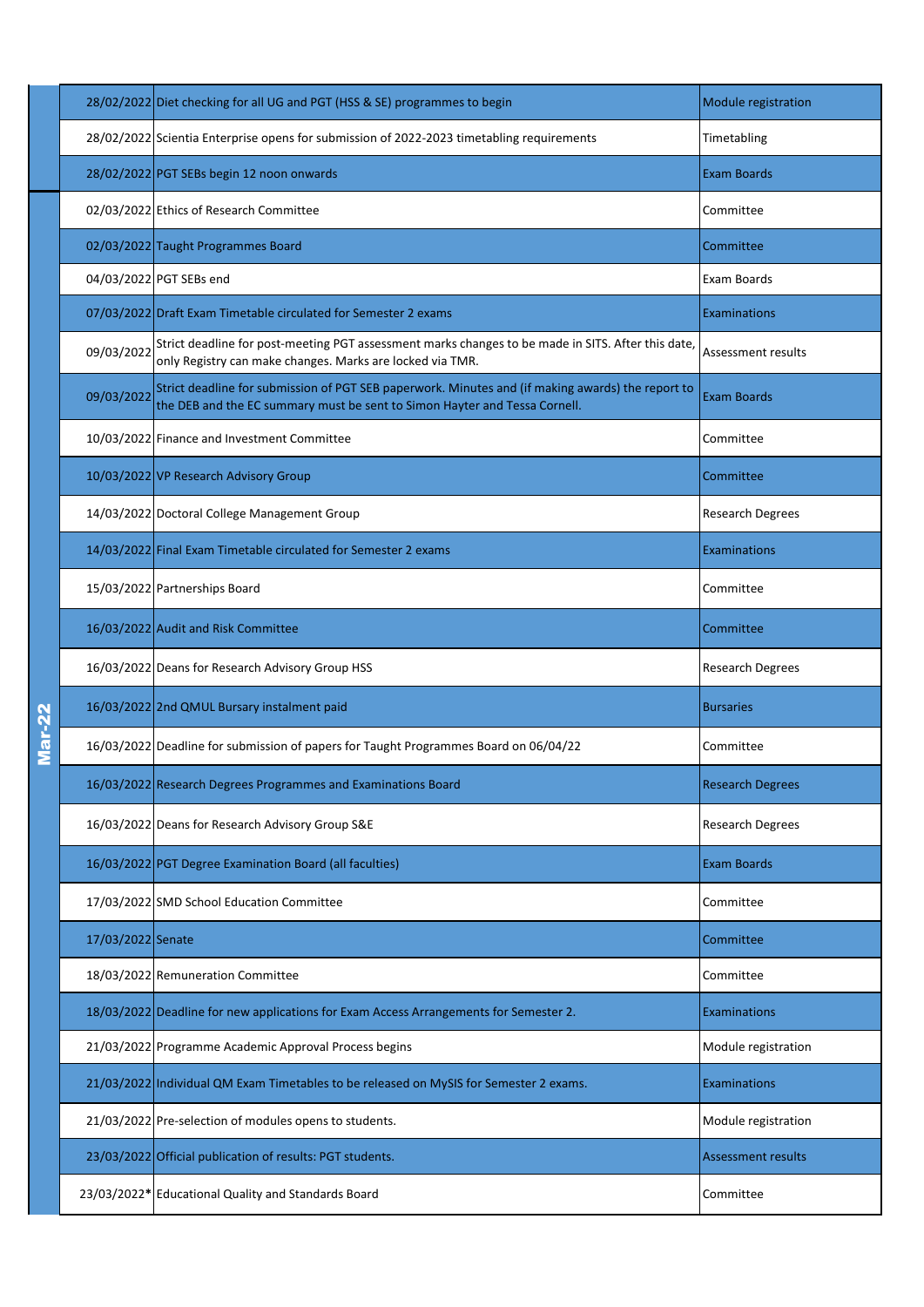|               | 24/03/2022 S&E DEAG |                                                                                                                                                                                                                                                                                                 | Committee               |
|---------------|---------------------|-------------------------------------------------------------------------------------------------------------------------------------------------------------------------------------------------------------------------------------------------------------------------------------------------|-------------------------|
|               | 31/03/2022 Council  |                                                                                                                                                                                                                                                                                                 | Committee               |
|               |                     | 04/04/2022 Diet checking for all PGT (SMD) programmes to begin                                                                                                                                                                                                                                  | Module registration     |
|               |                     | 06/04/2022 Taught Programmes Board                                                                                                                                                                                                                                                              | Committee               |
|               |                     | 11/04/2022 Doctoral College Management Group                                                                                                                                                                                                                                                    | <b>Research Degrees</b> |
|               |                     | 13/04/2022 Deans for Research Advisory Group HSS                                                                                                                                                                                                                                                | Research Degrees        |
|               |                     | 13/04/2022 Deadline for submission of papers for Taught Programmes Board on 04/05/22                                                                                                                                                                                                            | Committee               |
|               |                     | 14/04/2022 End of Semester 2                                                                                                                                                                                                                                                                    | Other                   |
|               |                     | 14/04/2022 Expedition Fund application cycle closes                                                                                                                                                                                                                                             | <b>Bursaries</b>        |
|               | 14/04/2022          | Deadline for departments to refer students to Student Records for deregistration from the<br>programme due to non-attendance for Semester B and Year Long registration                                                                                                                          | Record updates          |
| <b>Apr-22</b> |                     | 14/04/2022 VP Research Advisory Group                                                                                                                                                                                                                                                           | Committee               |
|               |                     | 15/04/2022 Bank Holiday                                                                                                                                                                                                                                                                         | Other                   |
|               | 15/04/2022          | Final deadline for return of examination question papers for Semester 2 exams from Chairs of SEBs<br>12 noon.                                                                                                                                                                                   | <b>Examinations</b>     |
|               |                     | 18/04/2022 Bank Holiday                                                                                                                                                                                                                                                                         | Other                   |
|               |                     | 20/04/2022 Research Degrees Programmes and Examinations Board                                                                                                                                                                                                                                   | <b>Research Degrees</b> |
|               |                     | 22/04/2022 Financial Assistance Fund - Standard Application deadline                                                                                                                                                                                                                            | <b>Bursaries</b>        |
|               |                     | 24/04/2022 Pre-selection of modules closes to UG and PGT (HSS & SE) students                                                                                                                                                                                                                    | Module registration     |
|               | 27/04/2022 HSS DEAG |                                                                                                                                                                                                                                                                                                 | Committee               |
|               |                     | 27/04/2022 SMD School Education Committee                                                                                                                                                                                                                                                       | Committee               |
|               |                     | 02/05/2022 Bank Holiday                                                                                                                                                                                                                                                                         | Other                   |
|               |                     | 03/05/2022 Partnerships Board                                                                                                                                                                                                                                                                   | Committee               |
|               |                     | 03/05/2022 Start of study period (Semester 2, Examination period)                                                                                                                                                                                                                               | Examinations            |
|               |                     | 03/05/2022 Programme Academic Approval Process [for PGT (SMD) modules] begins                                                                                                                                                                                                                   | Module registration     |
|               |                     | 03/05/2022 Pre-selection of modules opens to PGT (SMD) students                                                                                                                                                                                                                                 | Module registration     |
|               |                     | 04/05/2022 Taught Programmes Board                                                                                                                                                                                                                                                              | Committee               |
|               |                     | 04/05/2022 End of study period (Semester 2, Examination period)                                                                                                                                                                                                                                 | Examinations            |
|               |                     | Deadline for taught students to apply for interruption of study/withdrawal from study prior to<br>04/05/2022 Semester B/Year Long examinations - requests received after this date will result in students<br>remaining registered for/receiving marks for all Semester B/Year Long assessments | Record updates          |
|               | 05/05/2022 S&E DEAG |                                                                                                                                                                                                                                                                                                 | Committee               |
| May-22        |                     | 05/05/2022 Start of examinations (Semester 2)                                                                                                                                                                                                                                                   | <b>Examinations</b>     |
|               |                     | 08/05/2022 Scientia Enterprise closes - deadline for submission of 2022-23 timetabling requirements                                                                                                                                                                                             | Timetabling             |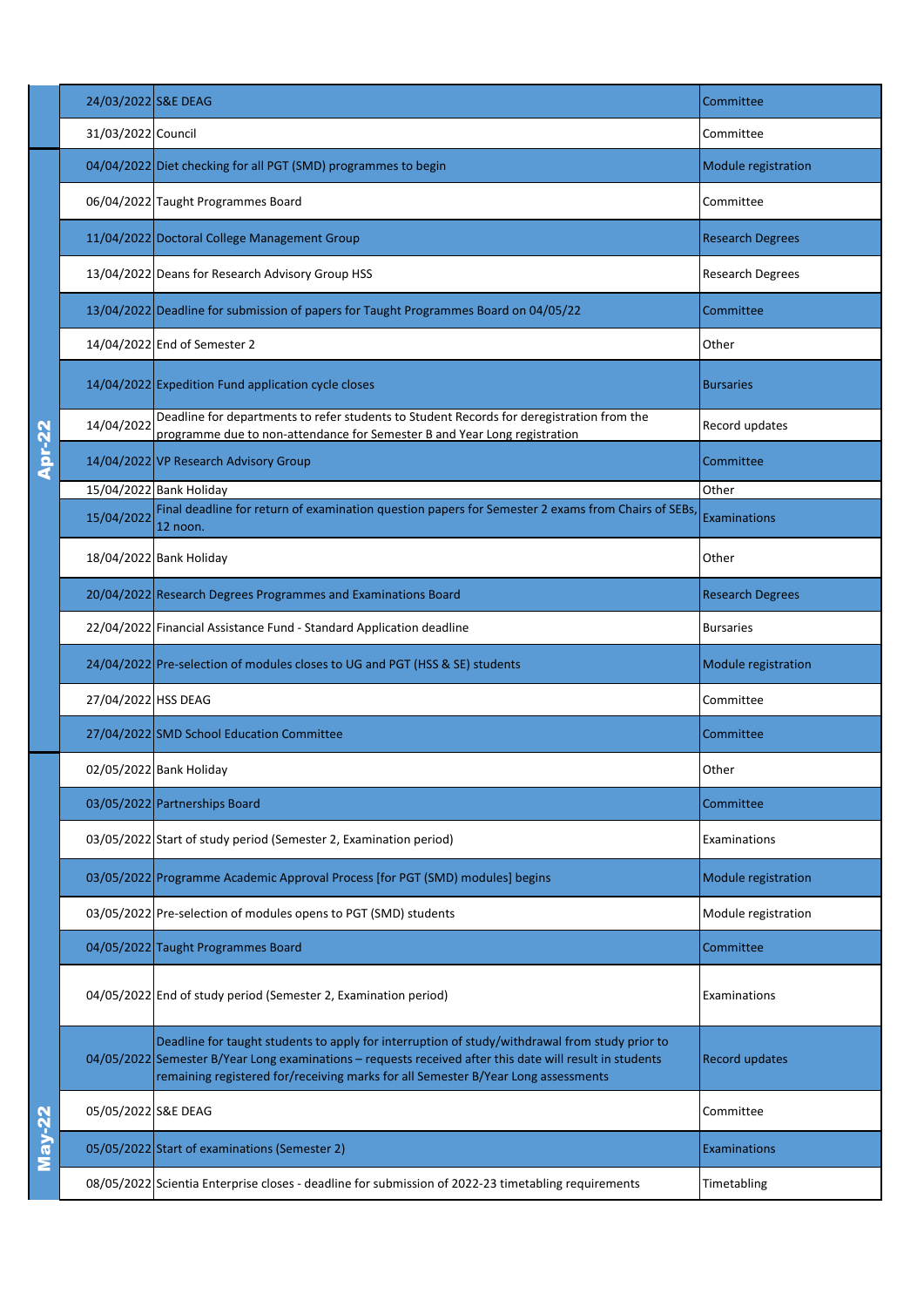|        |                     | 08/05/2022 Programme Academic Approval Process [for UG & PGT (HSS & SE) modules] closes                        | Module registration       |
|--------|---------------------|----------------------------------------------------------------------------------------------------------------|---------------------------|
|        |                     | 09/05/2022 Doctoral College Management Group                                                                   | Research Degrees          |
|        |                     | 11/05/2022 Deans for Research Advisory Group HSS                                                               | <b>Research Degrees</b>   |
|        |                     | 12/05/2022 VP Research Advisory Group                                                                          | Committee                 |
|        |                     | 18/05/2022 Educational Quality and Standards Board                                                             | Committee                 |
|        |                     | 18/05/2022 Research Degrees Programmes and Examinations Board                                                  | Research Degrees          |
|        |                     | 19/05/2022 Residential Conference including Council meeting                                                    | Committee                 |
|        |                     | 20/05/2022 Residential Conference including Council meeting                                                    | Committee                 |
|        |                     | 25/05/2022 Deadline for submission of papers for Taught Programmes Board on 15/06/22                           | Committee                 |
|        |                     | 01/06/2022 End of examinations (Semester 2)                                                                    | Examinations              |
|        | 01/06/2022 HSS DEAG |                                                                                                                | Committee                 |
|        |                     | 02/06/2022 3rd US Federal Loan disbursement                                                                    | <b>Bursaries</b>          |
|        |                     | 02/06/2022 Bank Holiday                                                                                        | Other                     |
|        |                     | 03/06/2022 Bank Holiday                                                                                        | Other                     |
|        |                     | 09/06/2022 VP Research Advisory Group                                                                          | Committee                 |
|        |                     | 10/06/2022 Programme Academic Approval Process [for PGT (SMD) modules] closes                                  | Module registration       |
|        |                     | 10/06/2022 Draft timetables issued to schools and institutes                                                   | Timetabling               |
|        |                     | 10/06/2022 Pre-selection of modules closes to PGT (SMD) students                                               | Module registration       |
|        |                     | 10/06/2022 Remuneration Committee                                                                              | Committee                 |
|        |                     | 13/06/2022 Doctoral College Management Group                                                                   | <b>Research Degrees</b>   |
|        |                     | 15/06/2022 Ethics of Research Committee                                                                        | Committee                 |
|        |                     | 15/06/2022 Deans for Research Advisory Group HSS                                                               | Research Degrees          |
|        | 15/06/2022          | (12 noon) Strict deadline for all UG and PGT associate (UG and PGT) assessment marks to be<br>entered in SITS. | <b>Assessment results</b> |
| Jun-22 |                     | 15/06/2022 (15:00) Associate module pre-registration launches                                                  | Module registration       |
|        |                     | 15/06/2022 Research Degrees Programmes and Examinations Board                                                  | <b>Research Degrees</b>   |
|        |                     | 15/06/2022 Taught Programmes Board                                                                             | Committee                 |
|        |                     | 15/06/2022 Finance and Investment Committee                                                                    | Committee                 |
|        | 16/06/2022 Senate   |                                                                                                                | Committee                 |
|        |                     | 17/06/2022 UG SEBs begin                                                                                       | <b>Exam Boards</b>        |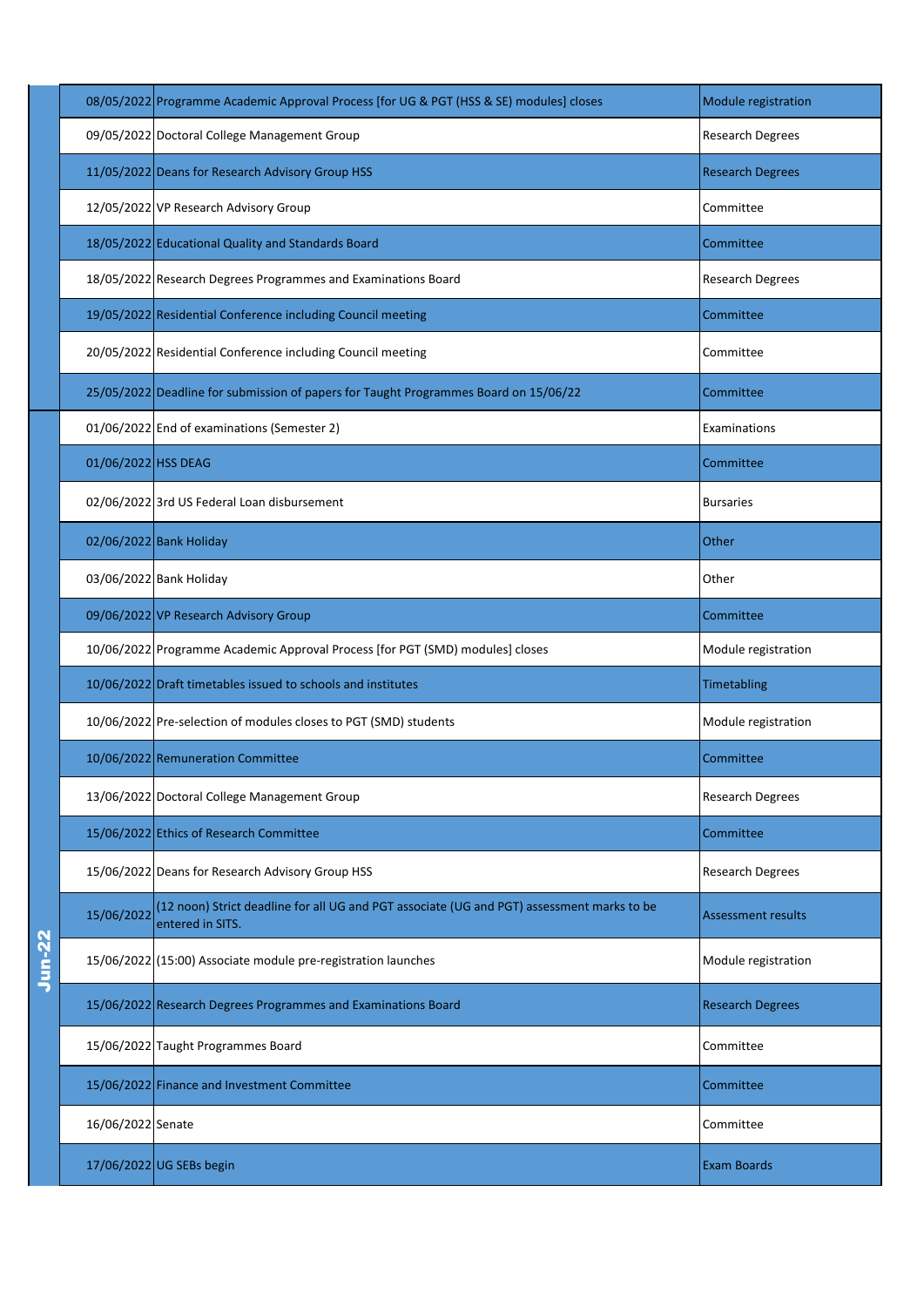|               |                     | 17/06/2022 PGT SEBs begin                                                                                                                                      | Exam Boards               |
|---------------|---------------------|----------------------------------------------------------------------------------------------------------------------------------------------------------------|---------------------------|
|               |                     | 22/06/2022 1st Undergraduate Prize nomination deadline                                                                                                         | <b>Bursaries</b>          |
|               |                     | 22/06/2022 Deans for Research Advisory Group S&E                                                                                                               | <b>Research Degrees</b>   |
|               |                     | 23/06/2022 UG SEBs end                                                                                                                                         | <b>Exam Boards</b>        |
|               |                     | 23/06/2022 Audit and Risk Committee                                                                                                                            | Committee                 |
|               | 28/06/2022          | (12 noon) Deadline for post-meeting UG mark changes to be made in SITS. After this date, only<br>Registry can make changes                                     | Assessment results        |
|               | 28/06/2022          | (12 noon) Strict deadline for submission of UG SEB paperwork. Minutes, report to the DEB and the<br>EC summary must be sent to Simon Hayter and Tessa Cornell. | Exam Boards               |
|               | 30/06/2022          | <b>SMD School Education Committee</b>                                                                                                                          | Committee                 |
|               | 30/06/2022          | Deadline for PG students to interrupt their studies to retain examination marks but to defer the<br>Project/Dissertation to a future year                      | Record updates            |
|               |                     | 01/07/2022 PGT SEBs end                                                                                                                                        | <b>Exam Boards</b>        |
|               |                     | 04/07/2022 Final Undergraduate Prize nomination deadline                                                                                                       | <b>Bursaries</b>          |
|               |                     | 05/07/2022 UG H&SS Degree Examination Board                                                                                                                    | <b>Exam Boards</b>        |
|               |                     | 05/07/2022 UG S&E Degree Examination Board                                                                                                                     | Exam Boards               |
|               |                     | 05/07/2022 Partnerships Board                                                                                                                                  | Committee                 |
|               |                     | 06/07/2022 Deadline for submission of papers for Taught Programmes Board on 27/07/22                                                                           | Committee                 |
|               |                     | 06/07/2022 Deadline for submission of papers for Taught Programmes Board on 27/07/22                                                                           | Committee                 |
|               | 06/07/2022          | Deadline for post-meeting PGT mark changes to be made in SITS. After this date, only Registry can<br>make changes. Marks are locked via TMR.                   | Assessment results        |
|               | 06/07/2022          | Strict deadline for submission of PGT SEB paperwork. Minutes, report to the DEB and the EC<br>summary must be sent to Simon Hayter and Tessa Cornell.          | Exam Boards               |
|               | 07/07/2022 S&E DEAG |                                                                                                                                                                | Committee                 |
|               | 07/07/2022 Council  |                                                                                                                                                                | Committee                 |
| <b>Jul-22</b> |                     | 08/07/2022 Deadline for timetable change requests to be submitted to ARCS                                                                                      | Timetabling               |
|               |                     | 11/07/2022 Doctoral College Management Group                                                                                                                   | <b>Research Degrees</b>   |
|               |                     | 13/07/2022 PGT Degree Examination Board (all faculties)                                                                                                        | Exam Boards               |
|               |                     | 14/07/2022 Official publication of results: UG students                                                                                                        | <b>Assessment results</b> |
|               |                     | 14/07/2022 VP Research Advisory Group                                                                                                                          | Committee                 |
|               |                     | 14/07/2022 Governance Committee                                                                                                                                | Committee                 |
|               |                     | 15/07/2022 Financial Assistance Fund - Non-Standard Application deadline                                                                                       | <b>Bursaries</b>          |
|               |                     | 20/07/2022 Research Degrees Programmes and Examinations Board                                                                                                  | <b>Research Degrees</b>   |
|               |                     | 20/07/2022 Official publication of results: PGT students                                                                                                       | Assessment results        |
|               |                     | 20/07/2022 Educational Quality and Standards Board                                                                                                             | Committee                 |
|               |                     | 27/07/2022 Taught Programmes Board                                                                                                                             | Committee                 |